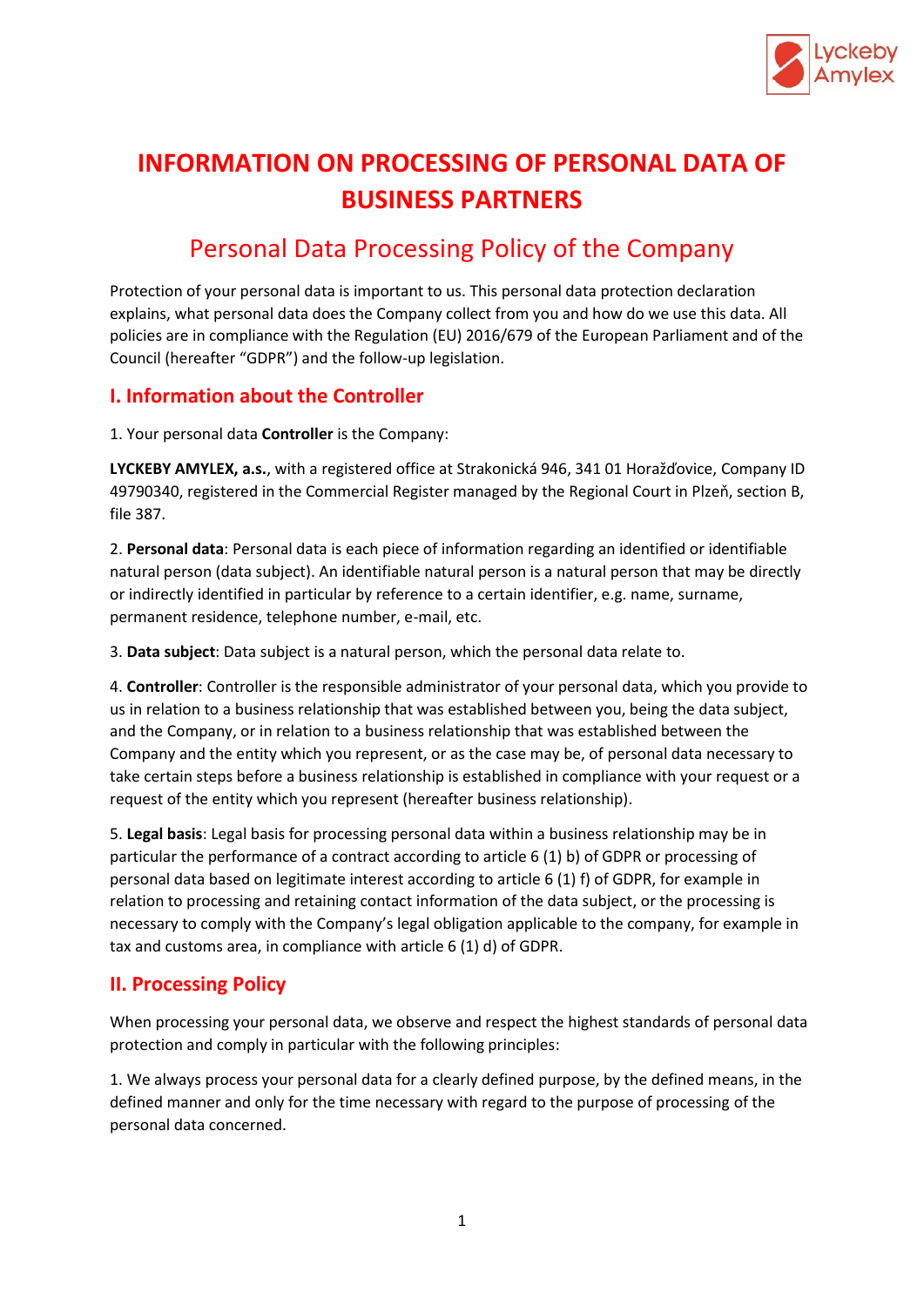2. We only process accurate personal data and we have made provisions to make sure the processing thereof corresponds to the defined purposes and that it is necessary in order to fulfill these purposes.

3. We process your personal data in a manner that secures the highest possible safety of this data and prevents any unauthorized or random access to the personal data and any alteration, destruction, loss, unauthorized transfer, other unauthorized processing or other misuse thereof.

4. We maintain the appropriate technical and organizational measures to secure a level of security corresponding to all possible risks; all persons that come to contact with your personal data are obliged to maintain confidentiality regarding the information acquired in relation to processing of this data.

# **III. Purpose of Personal Data Processing**

We process personal data for the purpose of entering into and performing business contracts.

## **IV. Processing Personal Data without Your Consent**

We may process your personal data also without your consent solely for the purpose of:

a) performing a contract made between you and us, whereas actual use of a certain service by you without the need to sign any document may also be construed as entering into a contract;

b) fulfillment of legal obligations arising to us from the applicable legislation;

c) processing necessary for our legitimate interests.

The possibility and legality of such processing arises directly from the applicable legislation, your consent with such processing is not required.

# **V. Scope of Processed Personal Data**

Our company processes your personal data in the extent necessary to fulfill the above stated purposes.

We only process personal data provided to us by you, in particular:

a) in relation to business cooperation, business cases, business or other contracts or projects between our company and you or a natural person or legal entity, which you are employed with, which you represent or which you cooperate with;

b) in relation to visiting our website at www.lyckeby.cz;

c) or in relation to entering our premises, warehouses and plants.

As such this most often (but not always) concerns data that you communicate to us or that we have to process by operation of law or based on the fact we pursue our legitimate interest, e.g.:

a) name and surname;

- b) telephone number;
- c) e-mail address;
- d) permanent residence address;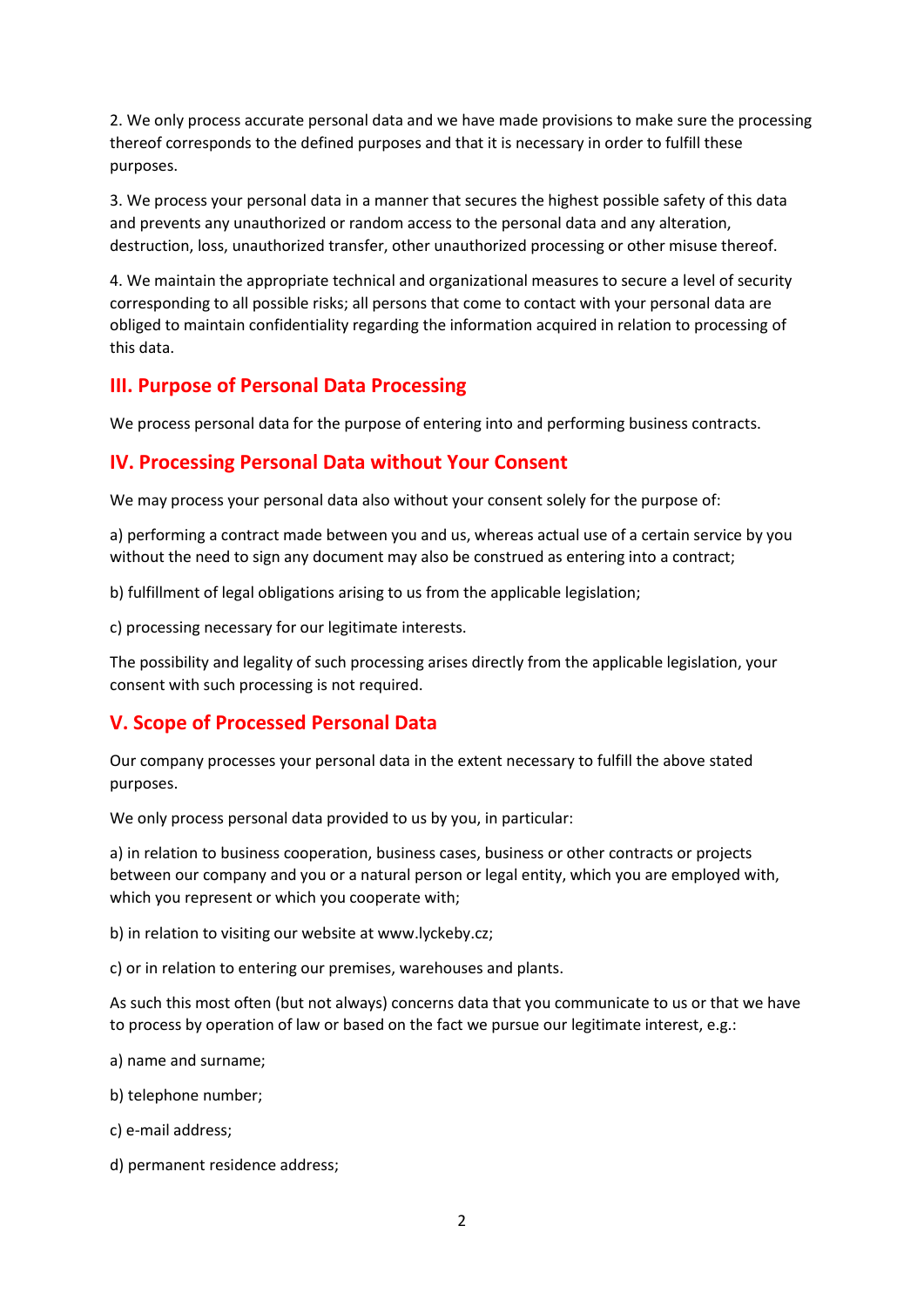e) contact or delivery address;

f) date of birth (age);

g) company identification number  $(I\breve{C})$ , or tax identification number  $(D\breve{C})$  in case of suppliers and business partners;

h) car license plate (in case of visitors of our premises).

# **VI. Term of Personal Data Processing**

We process personal data only for the time necessary with regard to the purpose of processing. In this context we process personal data for the purpose of:

a) contract performance for the duration of the business relationship; thereafter the relevant personal data is usually usable for a period of ten years;

b) customer care for the duration of contractual relationship; thereafter the relevant personal data is usually usable for a period of ten years.

Furthermore, the following applies:

a) if it is stipulated by the law or another legislative act or by decision of an administrative authority, personal data must be archived for the stated purpose at least for such stipulated time period;

b) if, as the case may be, there is a possibility to use the data or if such use is required in lawsuits or other disputes or administrative or other proceedings, the data will be retained at least for a period of two years after final and effective conclusion of the given dispute or proceeding, and if no dispute or proceeding is initiated, for a period of at least two years after the lapse of the limitation or prescription period in cases, where it could be potentially applied;

c) in other cases, no less than one year after obtaining thereof and no more than five years after the last use thereof.

We have an obligation to process such personal data that is not necessary for due provision of a service, or as the case may be, for the compliance with all our obligations, be it obligations arising from contract between us or from the applicable legislation, regardless of your consent, for the time stipulated by the applicable legislation or in compliance therewith after possible withdrawal of your consent.

## **VII. Sources of Personal Data**

We obtain personal data in particular:

a) from the clients, business partners and employees themselves directly, e.g. when entering into contract, based on selection procedures etc.;

b) from public sources (public registers, records or lists)

## **VIII. Personal Data Recipients**

Your client's personal data is accessible in particular to our employees in relation to the fulfillment of their work tasks, where it is necessary to handle personal data, however only in the extent necessary in the given case and while observing all security precautions.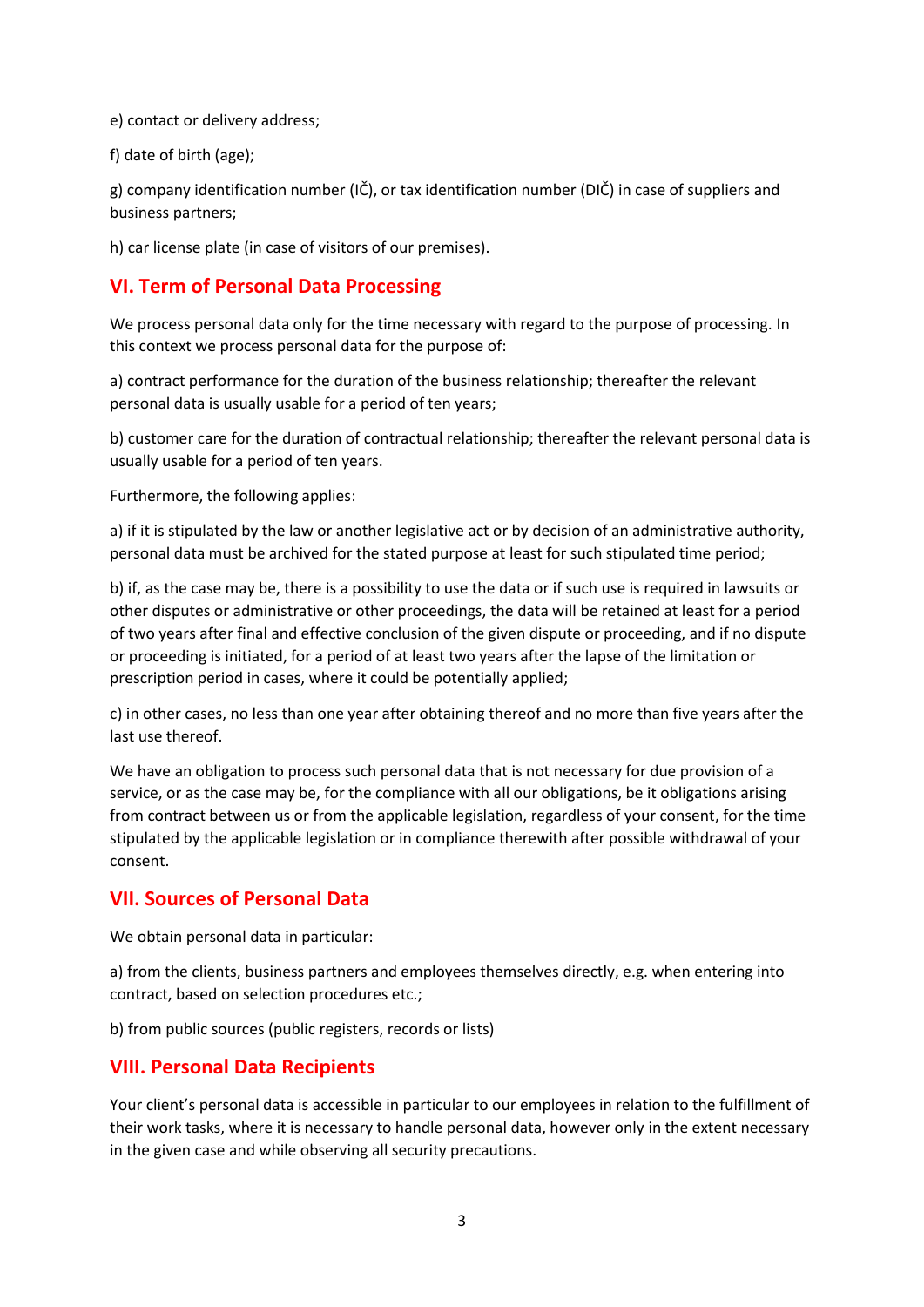In addition, your personal data is transferred to third parties participating on personal data processing, or as the case may be, this data may be made accessible to them for other reasons in compliance with the law. The Controller is entitled to delegate personal data processing to a Processor, who has entered into a data processing agreement with the Controller and who provides sufficient guarantees for the protection of your personal data.

# **IX. Transfer of Personal Data**

In compliance with the applicable legislation we are entitled to directly transfer your personal data without your consent to:

a) the competent public administration authorities, courts and authorities involved in criminal proceedings in order to fulfill their duties and for the purpose of enforcement of decisions;

b) banks and other payment services providers;

c) other entities in the extent stipulated by the applicable legislation, e.g. third parties for the purpose of recovery of our claims.

# **X. Your Rights**

The Company complies with the personal data protection laws applicable in the European Economic Area, which, if applicable, include the following rights:

1. If the personal data processing is based on your consent, you have the right to withdraw your consent with future processing at any time.

2. You have the right to require us, being the personal data Controller in the sense of the applicable legislation, to give you access to your personal data and make rectification thereto.

3. You have additional rights such as right to erasure, right to limitation of processing, right to portability of personal data.

4. You have the right to object against processing of your personal data.

5. You have the right to file a complaint to the Office for Personal Data Protection.

You may exercise your rights by sending an e-mail to the Controller's e-mail address: radka.cerna@lyckeby.cz

## **XI. CCTV Records**

For the purpose of protection of property our Company monitors movement of persons through a CCTV system with recording facility. In this case the legal ground for this type of processing is **legitimate interest of the Controller**. In case the records are not assessed as necessary for the purpose of criminal, administrative or other similar proceedings, they will be continuously erased and destroyed.

## **XII. Contact Us**

**In case** you have any **question regarding personal data protection, withdrawal of consent with further processing** of your personal data **or in case of you have a complaint,** you may utilize the email address stated in article X. of this Policy.